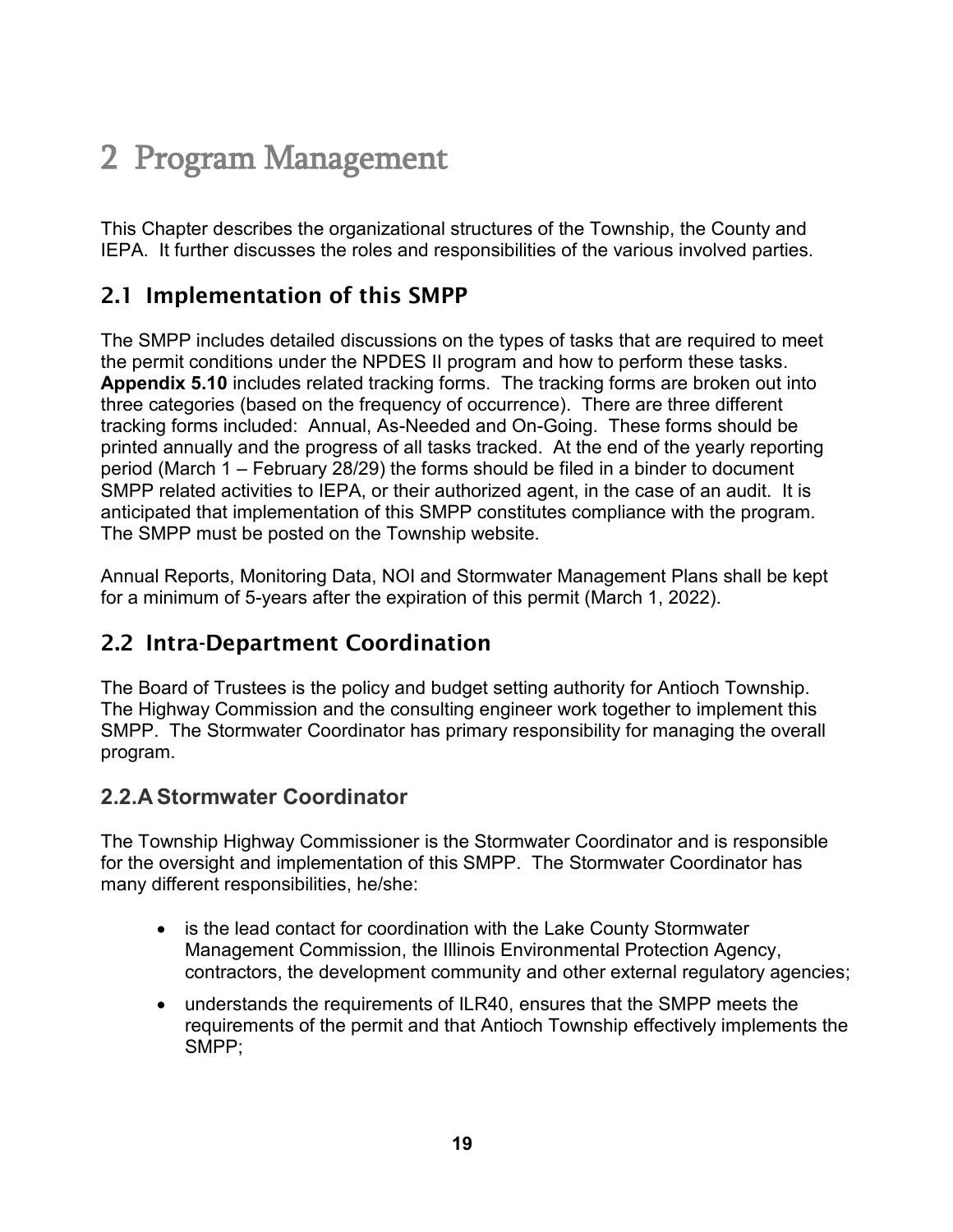- ensures, or assists the Enforcement Officer in ensuring, that Antioch Township complies with all minimum Watershed Development Ordinance (WDO) provisions;
- ensures that the Facilities comply with all minimum ILR40 permit requirements;
- is aware when a Project is required to be authorized under the ILR10 permit. In these cases the Stormwater Coordinator should ensure that the NOI is received by IEPA at least 30 days prior to the start of construction;
- assists the development community in understanding when a ILR10 permit is required and whether construction sites comply with the general ILR10 and WDO permit conditions; and
- understands the role illicit discharges play in the overall NPDES II program. In general, an incidence of non-compliance must be filed with IEPA for illicit discharges exiting an MS4's outfall into a receiving water. Additionally, if the illicit discharge is generated by a construction site, it may be necessary for both the applicant and the MS4 to file the ION form with IEPA.



**Figure 7: Roles of MS4** provided by Gewalt Hamilton Associates, Inc.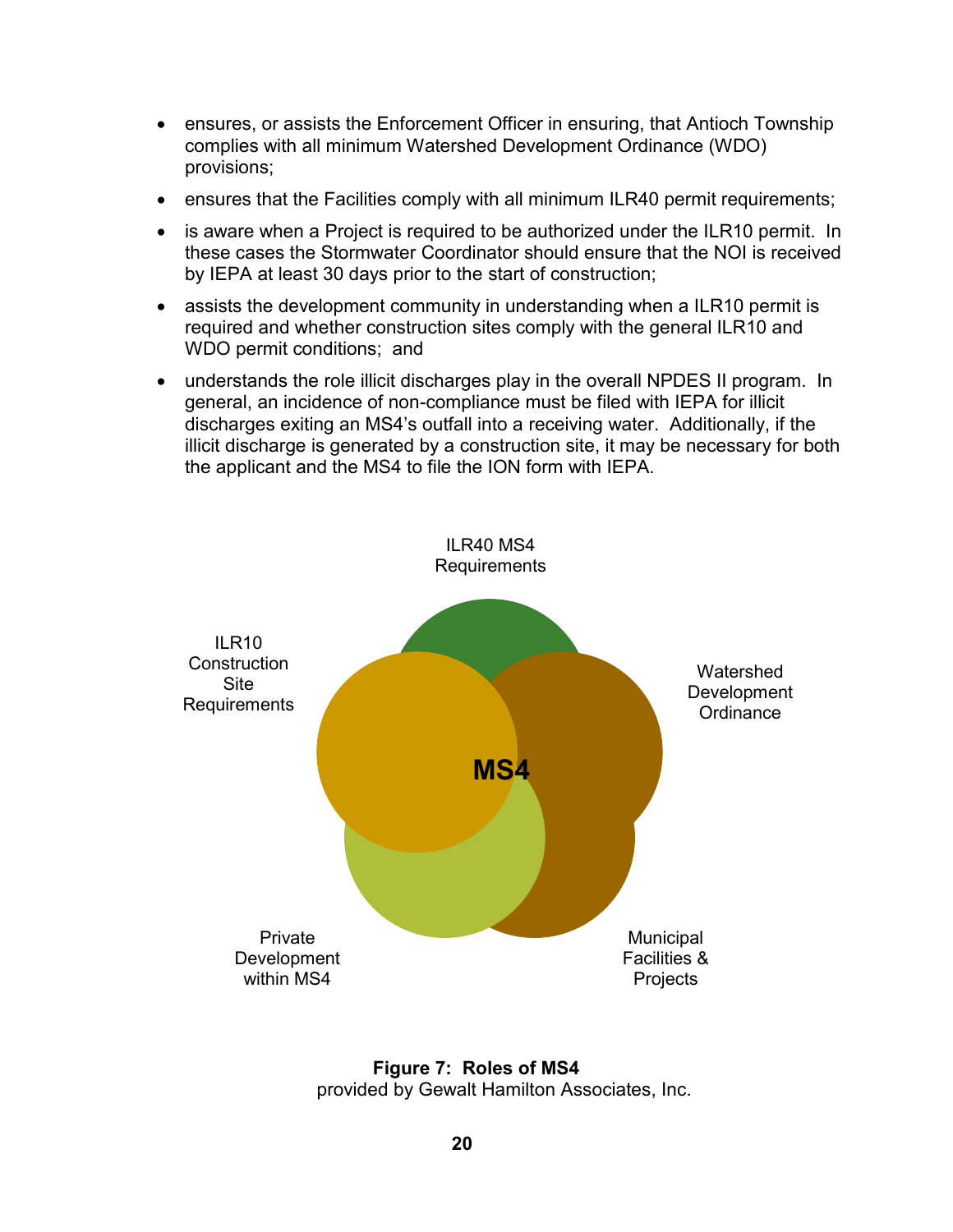## **2.2.B Engineering Department**

Engineering consultants support the Stormwater Coordinator in obtaining compliance with both the NDPES and WDO programs.

The SMC Chief Engineer is the Enforcement Officer with respect to the administration and enforcement of the Lake County Watershed Development Ordinance (WDO). The Enforcement Officer has the responsibility to concur that projects meet WDO standards prior to the issuance of permits, and oversee site inspections during construction. Refer to Chapter 3.1.D, 3.1.E, 3.5 and 3.6 for additional information on this process.

## **2.2.C Highway Department**

Infrastructure maintenance activities within the MS4 are carried out by Highway Department personnel. Highway Department personnel are designated as the primary entity responsible for performing the duties specified under Chapter 3.4 Illicit Discharge Detection and Elimination and Chapter 3.7 Pollution Prevention and Good Housekeeping.

## 2.3 Coordination with Lake County Stormwater Management Commission

Coordination between the MS4 and the Lake County Stormwater Management Commission (SMC) occurs through both participation in the SMC sponsored MAC forums and through the Certified Community Status under the Lake County Watershed Development Ordinance (WDO). The MS4's Stormwater Coordinator is the lead contact for participation in the MAC forums.

SMC is the primary entity responsible for meeting Public Education and Outreach and Public Participation and Involvement MCMs. Additionally, SMC and has the lead responsibility for Construction Site Runoff Control and Post Construction Runoff Control MCMs in Non-Certified Communities. If the MS4 is a Certified Community, the MS4's Enforcement Officer has lead responsibility for Construction Site Runoff Control and Post Construction Runoff Control MCMs.

# 2.4 Watershed Work Groups

#### *2.4.A.1 Fox River Study Group*

The Fox River Study Group (FRSG) is a diverse coalition of stakeholders working together to assess water quality in the Fox River watershed. Participants include Friends of the Fox River, Sierra Club, Fox River Water Reclamation District (Elgin), Fox Metro Water Reclamation District (Aurora), Fox River Ecosystem Partnership, Illinois Environmental Protection Agency (IEPA) and Blackberry Creek Watershed Plan Implementation Council as well as representatives from Algonquin, Aurora, Batavia, Crystal Lake, Elgin, Geneva, Island Lake, Kane County, Lake in the Hills, St. Charles and Yorkville.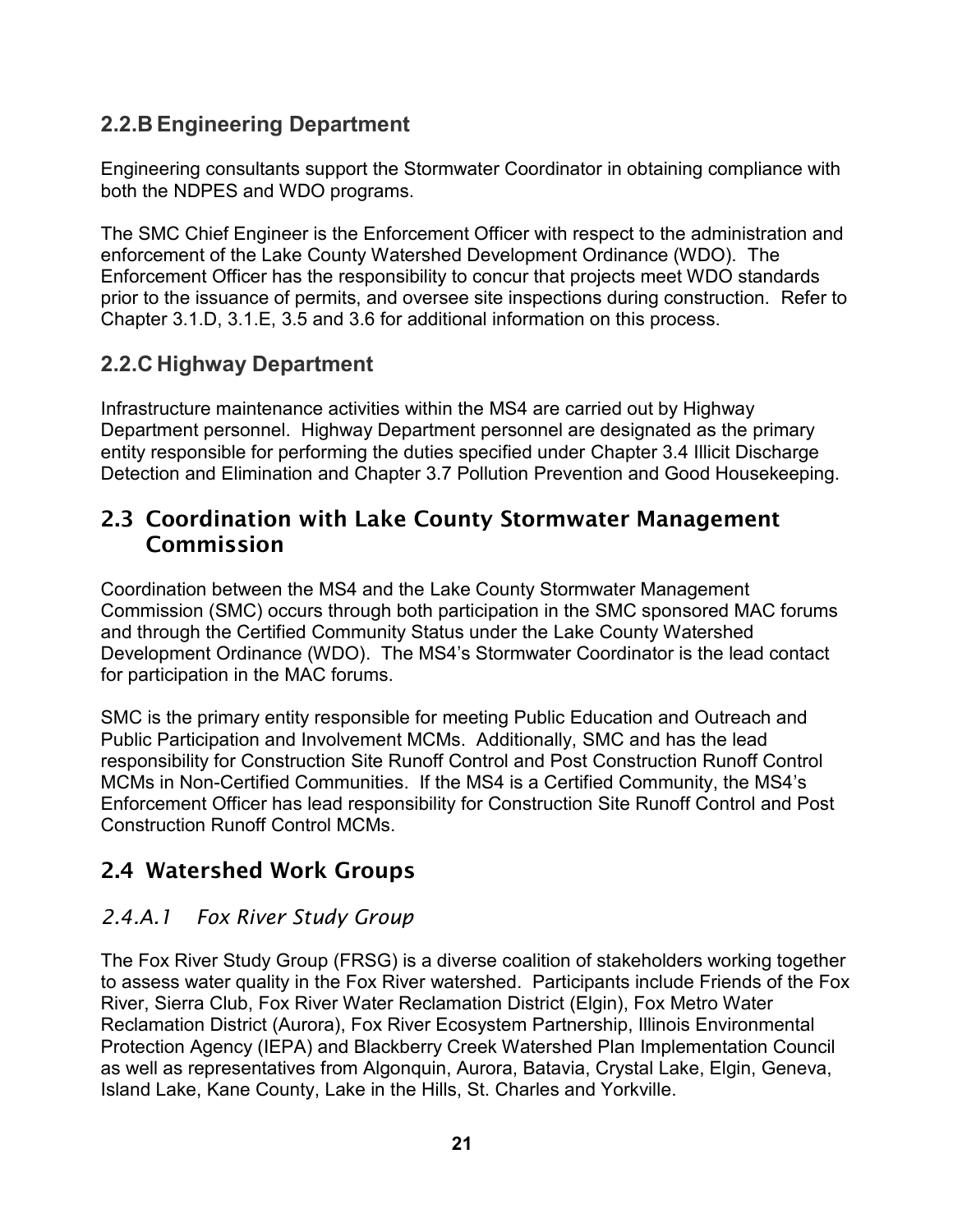The FRSG began meeting in the summer of 2001 to plan how to prepare for the upcoming Total Maximum Daily Load (TMDL) study on the river. A TMDL study is required by federal law because three segments of the Fox River appeared on the Illinois Environmental Protection Agency's list of impaired waters (the 1998 303(d) list). These segments, which lie between Holiday Hills and North Aurora, were listed because results from at least one water sample suggest there are water quality concerns. The most common concerns include low dissolved oxygen levels or high concentrations of fecal coliform bacteria. The 303(d) listing was updated in 2002, and now includes the entire length of the Fox River from the Wisconsin state line to the river's mouth at Ottawa with the most numerous causes listed as flow alteration, habitat alteration, low dissolved oxygen, nutrients, organic enrichment, PCBs, siltation or suspended solids.

The mission of the Fox River Study Group is to bring together a diverse coalition of stakeholders to work together to preserve and/or enhance water quality in the Fox River watershed.

The activities of the Fox River Study Group shall include, but are not limited to, the following:

- Participation in water quality monitoring efforts in the Fox River watershed;
- Development of a computer model of the Fox River watershed;
- Maintenance of the computer model as a management tool to promote efficient use of taxpayer and private money on watershed projects, assess the effect of various development options throughout the watershed, educate stakeholders, evaluate management priorities, identify sensitive regions within the watershed, develop continuing monitoring programs;
- Development of a plan to preserve and/or enhance the water quality of the Fox River; and
- Promotion, as needed, of the adoption of the watershed plan by appropriate entities who have the authority for its implementation.

Additional information and a copy of the Fox River Implementation Plan can be found at [http://www.foxriverstudygroup.org/index.htm.](http://www.foxriverstudygroup.org/index.htm)

#### *2.4.A.2 Des Plaines River Watershed Workgroup*

The Des Plaines River Watershed Workgroup (DRWW) is a voluntary, dues paying organization with a mission to bring together a diverse coalition of stakeholders to work together to improve water quality in the Des Plaines River and its tributaries in a cost effective manner to meet IEPA requirements. Membership of the DRWW consists of communities, Publicly Owned Treatment Works (POTWs), and other interested parties. The Workgroup consists of Agency members represented by NPDES permit holders, Associate members which are non-permit holding organizations, and individual members. The DRWW will monitor water quality in the river and tributaries, prioritize and implement water quality improvement projects, and secure grant funding to offset the cost. Monitoring data will allow for a greater understanding of the water quality impairments, identify priority restoration activities, and track water quality improvements. The Workgroup is committed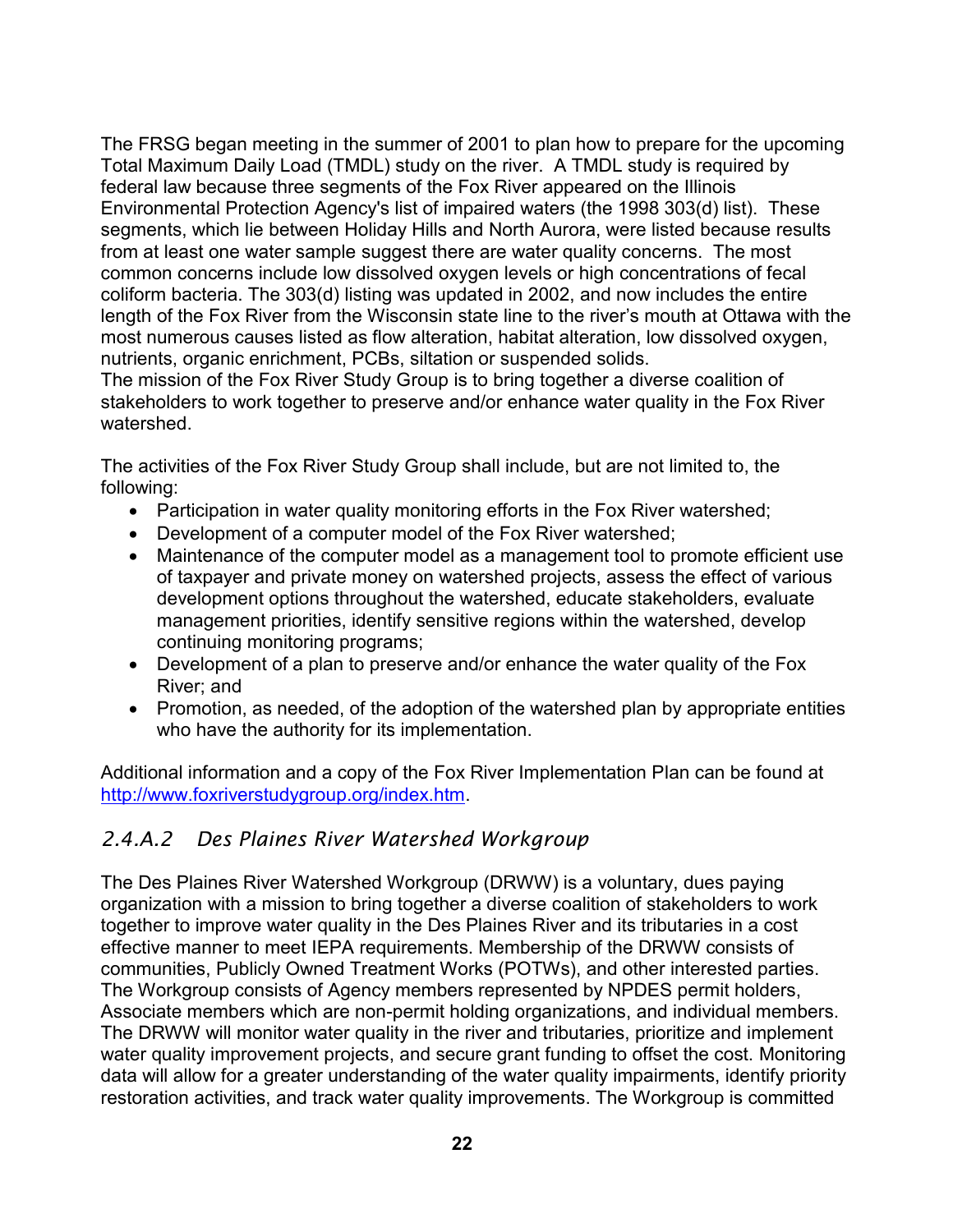to an approach for attaining water quality standards that focuses on stakeholder involvement, monitoring, and locally led decision-making based on sound science.

Additional information can be found at [http://www.drww.org.](http://www.drww.org/)

# 2.5 Coordination with Consultants

The MS4 may enlist the services of consultants to assist in the implementation of the WDO (including, but not limited to, plan review, site inspections and enforcement), and the design of MS4 projects.

# 2.6 Coordination of Contractors

The Township also has a responsibility to hire contractors who are knowledgeable of the applicable requirements of the ILR40 and ILR10 permits. Provide appropriate training, or require documentation that appropriate training has been attended, for all contractors responsible for municipal green infrastructures and ensure they are aware of good housekeeping/pollution prevention practices.

# 2.7 Coordination with the Public

Coordination with the Public occurs on several levels. In addition to the avenues described in this SMPP the Public has the opportunity to comment on proposed preliminary and final plats through the Plan Commission and Municipal Board process established in the Municipal Code.

## 2.8 Coordination with the IEPA

Antioch Township is required to complete annual reports which describes the status of compliance with the ILR40 permit conditions and other related information as presented on the annual report template provided by the QLP. The annual report must be posted on the Township website and submitted to the IEPA by the first day of June each year. Annual reporting to IEPA should consist of "implemented SMPP" for all tasks completed in accordance with this SMPP. Additional information should be provided for areas of enhancement or tasks not completed.

Records regarding the completion and progress of the SMPP commitments must be kept by the community. The tracking form, described in Chapter 2.1, should be updated throughout the year. The completed forms should be located in a binder with necessary supporting documentation. The binder must be available for inspection by both IEPA and the general public.

# 2.9 Coordination with the Development Community

Antioch Township has a responsibility to assist the development community in understanding when an ILR10 permit is required and whether construction sites comply